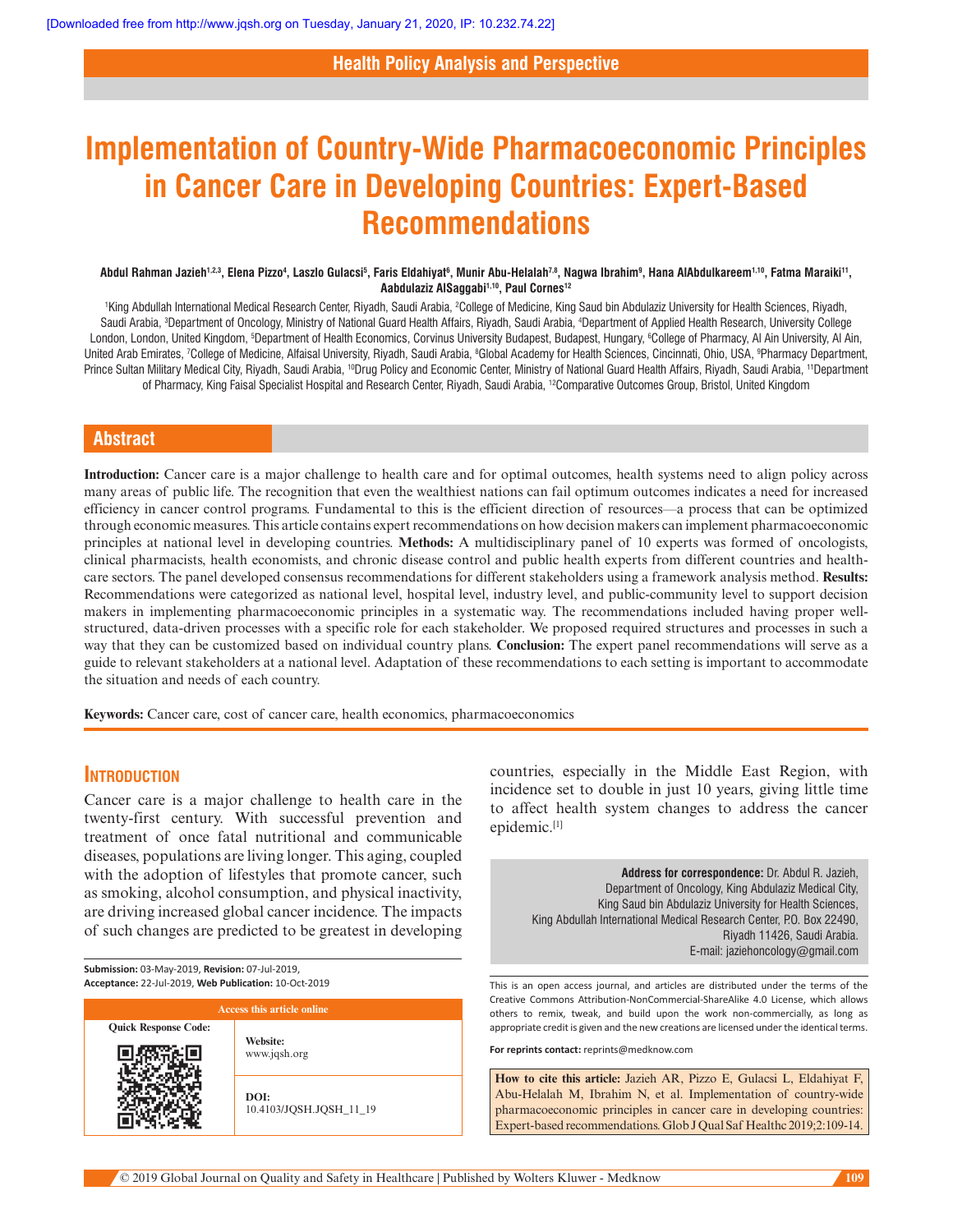Faced with such pressures, there is often a desire to implement simple, rapid, sweeping, and potentially disruptive policy changes. For optimal cancer outcomes, health systems need to align policy across many areas of public and private life, investing financial and skilled human resources in a balance of prevention, screening, early detection, and treatment services. The aim is to reduce cancer risk, incidence, morbidity, and mortality while improving quality of life for patients.<sup>[2]</sup>

The recognition that even the wealthiest nations can fail to attain optimal outcomes indicates a need for increased efficiency in directing cancer control programs.[3] Fundamental to this is the efficient direction of resources––a process that can be optimized through economic measures. To be successful, National Cancer Control Programmes need to be multifaceted, multilevel, and involve multiple stakeholders. The recognition that the link between health-care quality and cost is weak, indicating the need for health systems to spend wisely, not just spend more, to improve outcomes.[4] This involves often difficult choices for which health economics offers a methodology for decision-making at every level.[5]

Health economics is a new discipline, and its resources are distributed unevenly; often those nations with the greatest burden of disease and speed of change are those with the lowest capacity for economic decision-making.<sup>[6]</sup> Although policies from international agencies such as the World Health Organization (WHO) may represent sensible general principles, the introduction of uniform global policies can fail in individual nations because of a lack of skills to adapt such policies to the individual demographics, diseases, management resources, and political and social strengths of each nation. Economics, and particularly health economics, is frequently misunderstood.[7] Economics relies on a specific technical vocabulary, which, although precise, can act as a barrier to comprehension outside the specialty. The public and health-care professionals (HCPs) can be reluctant to accept that health resources are finite and misunderstand "economics" as solely the delivery of budget cuts. Mistrust can be heightened, because within economics there can be a diversity of opinion, and in many areas, evidence is variable or of low quality. Recognizing this requires a depth of economic resources across government and health systems.<sup>[8]</sup> This problem is likely to be greatest in under-resourced nations or in health systems undergoing rapid transitions, especially where policies adopted directly from stable health systems in developing countries may be inappropriate.

For many countries, the pressing requirement for health economics is in addressing the dramatic inflation in the medicines budget for cancer, for rising prices of cancer drugs constitutes a pressing concern to health systems across the world.[9,10] For this purpose, the application of pharmacoeconomics can be used to make better decisions on treatment policy. The impact of pharmacoeconomics in this setting is likely to be significant; less than half of European-approved cancer medicines launched between 2009 and 2013 had evidence of a positive survival or quality-of-life benefit.[11] Furthermore, the lack of proven benefits comes with a financial cost; every new cancer drug approved in 2017 cost US\$100,000 or more for a standard course of treatment.[12] With such financial pressure, rationing of access to medicines will be inevitable. In a comprehensive or insurance-based system, this will be determined by willingness to pay and in a private system, by wealth and ability to pay. According to the WHO figures, the estimated total annual economic cost of cancer in 2010 was approximately US\$1.16 trillion.[13] In addition to high cost and limited budget for cancer care, only one in five low- and middle-income countries have the necessary data to drive cancer policy.[14]

There is always an inherent tension that needs to be recognized between the priorities of health economists and HCPs in deciding which treatments should be reimbursed. Clinicians necessarily focus on gaining the best outcomes for each individual patient, whereas economists typically think in terms of gaining the greatest health for the population within the resources available. Furthermore, since less than 5% of patients with cancer enter high-quality randomized trials, the applicability of evidence-based medicine to the general population may be lacking—even more so in developing regions.<sup>[15]</sup>

This article summarizes expert panel recommendations that developing countries, and many developed countries, can use to guide their efforts to adopt pharmacoeconomic principles in oncology care.

# **Methods**

A panel of 10 experts of various background and expertise convened in person at Alfaisal University, Riyadh, Saudi Arabia, on November 16–17, 2018. The panel included oncologists, oncology clinical pharmacists, health economists, pharmacoeconomists, and public health and chronic disease experts, from different health sectors and countries, including Saudi Arabia, Jordan, United Arab Emirates, United Kingdom, Hungary, and the United States. Experts were notified in advance about the purpose of the meeting. The meeting was recorded for future reference.

The main question to be addressed by the expert panelists was as follows: "What are the recommendations to implement pharmacoeconomics practice in oncology care at a country level involving all stakeholders?." The responses were compiled, reconciled, and structured into specific categories of recommendations. The categories were identified by the stakeholders. Relevant evidence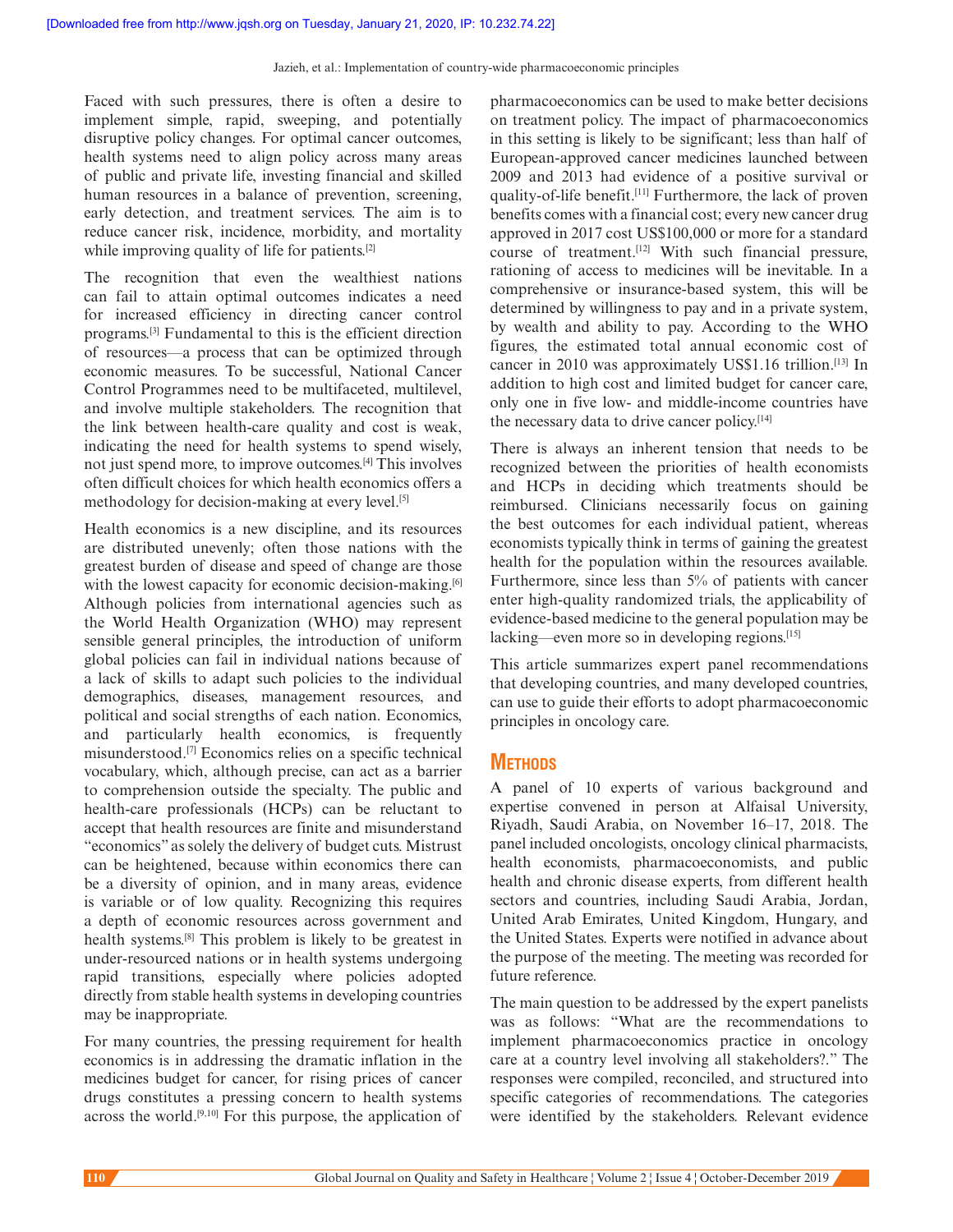Jazieh, et al.: Implementation of country-wide pharmacoeconomic principles

from real-life experiences was drawn to support the specific recommendations.

The typed report was shared with the panelists for review and feedback, including expanding on some points or adding references before adopting the final version. There were no issues related to confidentiality, proprietary information, or any other ethical concerns.

# **Results**

The panelists reached a consensus agreement on recommendations based on specific categories at different levels, including national, hospital, industry, and community levels. Figure 1 depicts the relevant entities and how they may interact among each other.

#### **The national level**

This represents the national entity that is officially responsible for the decisions about funding and regulating cancer care in a particular country. This may represent the Ministry of Health (MOH) or subsidiary of it, or a dedicated health technology assessment (HTA) agency, or more than one entity with different scope of function. Regulation should include medications, medical devices, and diagnostics including the proper selection of a platform for precision medicine.

This national entity should be responsible for the following tasks.

#### *Creating a national policy*

The government should develop a national policy regarding coverage and reimbursement of cancer care,



**Figure 1:** Proposed structure and processes to enhance pharmacoeconomic practice at a national level. 1—Governmental body (e.g., Ministry of Health [MOH]): Invites a multidisciplinary team of experts to create the SAC with clear tasks and expectations. 2— SAC provides the government body with recommendations about HTA, guidelines, and core data requirements. 3—Governing body develops HTA Agency with clear tasks, process, and shared budget. 4—HTA Agency supports governmental bodies in taking decisions regarding treatments and devices to be approved and how these should be used. 5—Governing body selects or accredits cancer facilities/ centers to provide cancer care, request reports about the indications and treatments given, and assure payment. 6—CCF provides periodic reports with core data set to get reimbursed.

including how much and what to cover. This will depend on the economic condition of the country and the competing priorities for cancer care in that country, and these issues should be addressed based on the volume and complexity of cases managed. A national entity will be needed to conduct HTA studies of health-care technologies, including pharmaceuticals, in a transparent and scientifically robust manner.

The interpretation of data on the cost-effectiveness of treatment requires uniform agreement on the metrics used to make reimbursement decisions within each healthcare system. Cancer medicine works on the twin aims of prolonging overall survival or length of life (metric: added life years) while preserving or increasing quality of life that is valued by patients (metric: utility). In contrast, public health programs look to measure the impact on how many years of disability or premature loss of life have been avoided by an intervention (metric: disability-adjusted life years). Furthermore, since societal perspectives differ on the value of different quality-of-life states (health states) between nations, national values that translate changes in quality of life into utility need to be understood.

Due to the public sensitivity over access to health, the National Medicines Policy will require patient and public participation in commissioning decisions. Stakeholder engagement across many domains of national life will be needed to create reimbursement policies that have the greatest breadth of support and understanding in society. Furthermore, collecting useful public domain data to assess the impact of these decisions involves negotiating a balance between access to informative health data and assuring patient privacy.[16]

#### *Generating and using accurate data*

For cancer control to be optimized requires significant data on the type and incidence of cancer from cancer registries and the variation in both its treatment and its outcomes from health-care providers. Such data need to be representative, timely, and available to researchers and decision makers. Obtaining such data is challenging; for busy and often under-resourced HCPs, the link between time-consuming accurate data collection and better treatments can seem weak. Instead, the HCP's interest is often focused on the treatment process as a surrogate for treatment outcomes. There also needs to be recognition that a "perverse economic incentive" can occur when the focus is on treatment process in a fee-for-service health system.[17]

Cancer is diverse, with more than 200 different cancers recognized by cancer registry systems from the Union for International Cancer Control. Within each cancer subtype, there is individual variability such that cancer treatment outcomes are typically measured and expressed as length and quality of life over a five-year period.<sup>[18]</sup> Economists and HCPs have to work with this disease diversity and time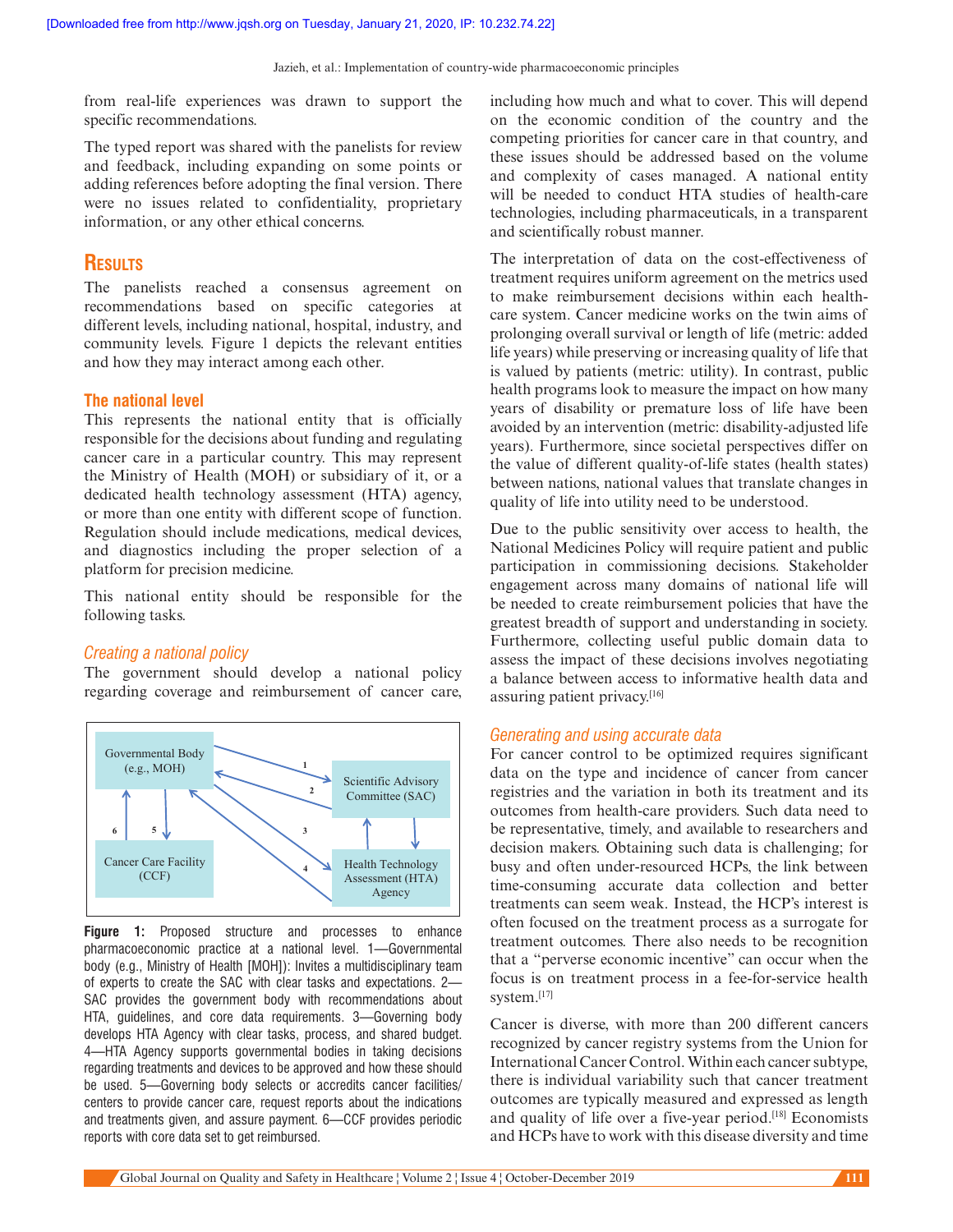lag as an ever-present problem in interpreting changes in treatment process to shifts in patient outcomes, all of which makes creating high-quality treatment guidelines a challenge.[19]

This diversity of cancer extends between global regions and nations. However, in any one country, cancer incidence tends to be dominated by a limited range of cancers, such that only 10–12 cancer treatment guidelines are likely to be needed to direct the care of 90% of a nation's patients with cancer.<sup>[20]</sup> Inherent in the interpretation of outcomes for rare cancers is the potential for statistical imprecision in low-incidence orphan diseases.

To encourage everyone to collect and submit high-quality data, data submission can be tied to a financial incentive. This can be performed by setting and assigning a budget to institutions that are approved to manage cancer and are reimbursed on the basis of the services provided. However, this should depend on the following factors:

- 1. There should be a reliable information system for recording data on the cancer cases that allows better planning and distribution of resources. This could start from the most common types of cancer and include all others at a later stage. Providing accurate data on the number of patients and type of cancer treated is critical. The data requirement should be limited to a few core sets of data to avoid overwhelming everyone.
- 2. Treatments should ideally be delivered according to evidence-based guidelines and pathways. This not only directs patients to the most clinically effective and cost-effective treatments but also reduces variation in treatment, making treatment audits more useful in directing effective change.

## *Developing and implementing national guidelines*

If there is national policy of coverage or coverage provided by a third party, national value-based guidelines for the most common forms of cancer should be developed and disseminated as a requirement for reimbursement. The guidelines must be clear with specific measures and indicators for compliance and adherence to them. These guidelines should be developed by or adapted and approved by a central national scientific committee acting without conflicting interests and with transparency of decision-making. The resulting guidelines should be freely available.

#### *Creating a National Scientific Advisory Committee*

The National Scientific Advisory Committee should provide scientific advice/recommendations to the government (MOH, HTA, or others) regarding the clinical guidelines to be applied at a national level. It should provide consultation on various aspects of pharmacohealth economic issues while maintaining high quality of patient care. This committee should be independent,

multidisciplinary, and composed of senior clinicians, health economists, and evidence-based experts.

#### *Establishing a national cancer registry*

It is critical to have a centralized population-based registry to collect available data on all cancers diagnosed in the country to facilitate development of strategic plans including prevention, screening, and treatment and to estimate work load and economic burden. Although registering rare cancers would help in addressing them better, having detailed information about the most common cancers is needed more. In addition, national registries will be an excellent source for real-world evidence, which is required for localized economic evaluations and HTA studies.

#### *Establishing a national database for the cost of services*

Unit cost of services data is fundamental for conducting economic evaluations to inform decision-making. Considering that health care in many countries is mostly provided by different governmental sectors, the real cost for each utility, such as bed cost, X-ray, and laboratory tests, remains unknown. Therefore, a practical approach to assessment needs to be adopted to estimate and publish the cost of these utilities in each country annually. A recommendation is to average the cost incurred at three to five major tertiary hospitals from different categories of health-care sectors (i.e., private, governmental, and military health care).

#### *Assuring proper education*

Educating decision makers, HCPs, and the public about the delivery of a value-based medicine policy is important. This may include introducing simple concepts about pharmacoeconomics such as cost-effectiveness to demystify critical issues. Increasing awareness about certain issues such as use of generic or biosimilar versions of cancer medicines would address many misconceptions about these topics. .

#### *Utilizing advanced information technology*

It is critical to implement a reliable and accessible information technology (IT) system to facilitate communication among all parties and collection of accurate data in a timely way. If electronic health records can be implemented and data collected automatically, it will make the process more efficient and reliable.

#### *Investing in cancer prevention*

Investing in cancer prevention and screening may yield better long-term outcomes (in terms of lives saved and better quality of life) and avoid future treatments of more advanced stages of cancer. Therefore, the efforts of primary and secondary cancer prevention initiatives should receive adequate attention and support.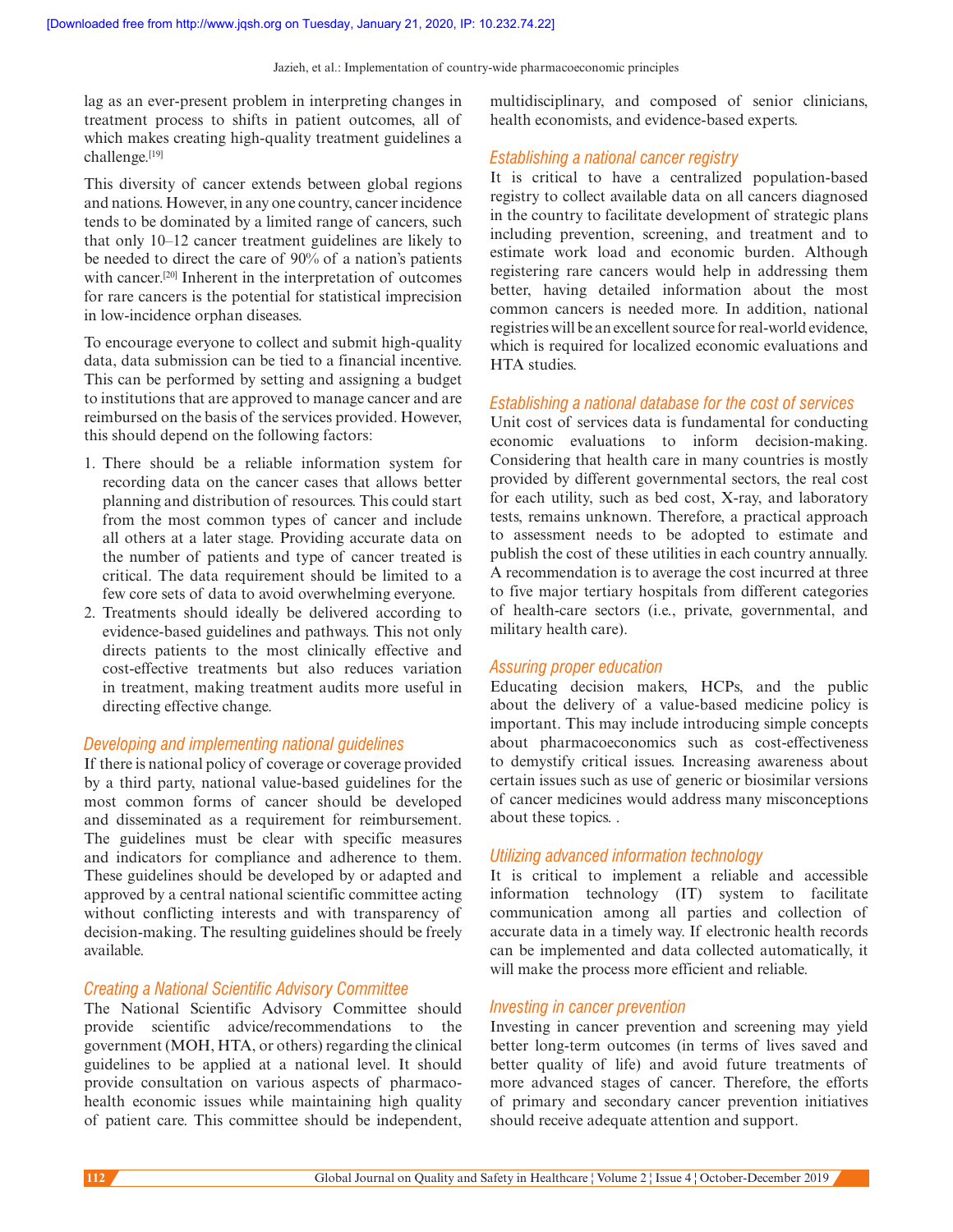Jazieh, et al.: Implementation of country-wide pharmacoeconomic principles

#### *Supporting health economics research*

Supporting health economics research involves the following recommendations:

- 1. To work with main research funding bodies and including health economics research in their calls for grants. It is important to start with projects tackling major health problems in the specific country where policy is lacking.
- 2. To encourage investigators to include pharmacoeconomics outcomes in their research, particularly in randomized clinical trials.
- 3. To enhance data collection on population norms data, which will be needed to run pharmacoeconomics models for different diseases and interventions.
- 4. To support a clinical research environment that will attract global clinical trials. This would support decision on approval of new medications and provide patients to access to free medications before they are available in the market contributing to reduction of cost burden of cancer care.
- 5. To establish health economic centers, which can be used as a resource for performing the reviews for the government.
- 6. To encourage education in health economics is important to develop a cadre of experts who will be able to help in different related activities.

### **Hospital level**

Hospitals and health-care facilities should develop their systems in concert with the national plans and should set up the infrastructure based on their expected roles and responsibilities. This is more applicable if the country has different payers without an assigned official reimbursement body. The following are some of the recommendations:

- 1. To structure a pharmaceutical and therapeutics committee to make evidence-based decisions about the hospital formulary and conduct economic evaluations of new pharmaceuticals considered for formulary addition to inform the committee's decision-making process. This entity will monitor addition or deletion of medications and monitor the use to help ensure efficient use of resources<sup>[21]</sup>
- 2. To create a working group to incorporate national guidelines into local practice evidence- and value-based protocols. If there are no guidelines, the group can develop or adapt international guidelines to the local setting and monitor adherence to guidelines.
- 3. To create a registry that can provide accurate cancer data to the national registry.
- 4. To provide core data to relevant national body.
- 5. To educate staff on pharmacoeconomic principles and develop communication skills to explain these to patients and families.
- 6. To monitor adherence to these principles in practice.
- 7. To enhance cancer prevention practices among HCPs and patients to minimize the impact of cancer diagnosis.

# **Industry level**

The pharmaceutical industry should play a major role in implementing cost-effective care. The industry includes the following recommendations:

- 1. To collaborate with stakeholders at the national level and local hospital level to provide the best treatment options that satisfy the requirements.
- 2. To integrate economic evaluations into its clinical trials and share patient-specific information, such as qualityof-life data for particular indications and patient groups, out-of-pocket costs, and medical resource use data.
- 3. To support research and education initiatives and projects in pharmacoeconomics.
- 4. To share data related to drug usages, pharmacovigilance, and other relevant experiences and findings.
- 5. To offer various opportunities to share the cost burden, such as a risk-sharing scheme, patient assistance program, early access program, and others.
- 6. To help create a neutral platform to share ideas with governmental agencies or practitioners, such as European Federation of Pharmaceutical Industries and Associations in Europe.[22]

These recommendations are not expected to be sole responsibilities of the industry, as many fall under governmental or hospital level, but the industry should contribute as much as possible to these issues.

#### **Community level**

The community has a major role to play, as health-care burden will impact all society. The following are some of the areas that can be addressed at community level:

- 1. To advocacy group/entities to represent patients' views at all levels. Patient representatives should attend and actively participate in Guidelines Committees, HTA, and other activities.
- 2. To educate the community the basic principles of pharmacoeconomics, so that they can understand why a particular drug or treatment is not adopted in the country.
- 3. To create groups to support patients with cancer financially, socially, and emotionally, if needed.
- 4. To encourage community groups/entities to enhance cancer prevention and screening efforts such as smoking cessation, tobacco control, or participate in cancer screening processes.
- 5. To create an environment to help all stakeholders work together through forums, workshops, meetings, or other structured entities.

# **Discussion**

Applying pharmacoeconomic principles is very complex endeavor that has many challenges and varies from one country to another. Our panel developed recommendations relevant to different stakeholders to